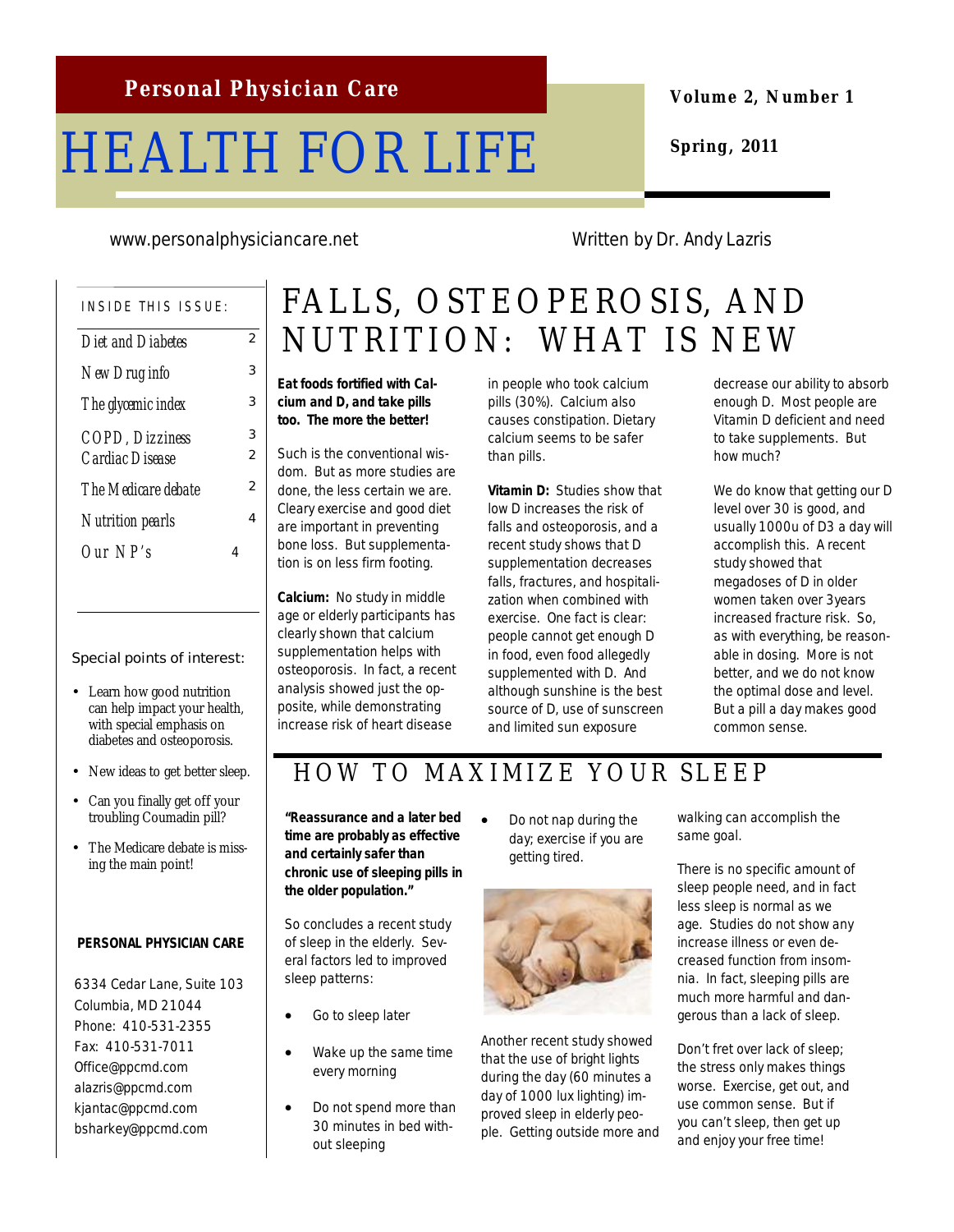

Individualized Attention. Comprehensive Care.

*Make sure to ask about the shingles vaccine. While is can be costly, it can save you a lifetime of pain.*

*As you age, the hospital is the one place not to be!*

# HEART DISEASE: NEW INFO ON BLOOD PRESSURE, DIET, ANDMEDS.

In the literature, several new facts about heart disease have emerged. Treating angina, chf, afib, and other common conditions are becoming easier to accomplish with older, tested medicines. Exercise always has a role and several medicines are life savers. Here is what we know that is new:

**Blood Pressure:** A new study shows what most of us already know: as people age, blood pressure need not be so low. In fact, in people with heart disease, the ideal pressure is 130-150, and people with pressure under 110 do the worst. Low pressure leads to falls, tiredness, dizziness, and possibly to more death.

**Testing:** In moderate risk patients, obtaining a CT scan calcium score is more predictive of bad events than getting a stress test.



**Cholesterol:** Statin medicines still rule; they are safe, cheap, and very effective. In fact, even in people with low HDL

and high triglycerides, adding other medicines to statins do not improve cardiac outcome, even if those medicines improve HDL or lower LDL. If people do not want to take medicines, then red rice yeast is an alternative. It is a statin in disguise.

**Diet/supplements:** One study showed that dietary fiber from grains when eaten regularly can cut heart risk by 25%. In fact, low carbohydrate diets can increase plaque formation on blood vessels.

Fish oil supplements will decrease heart attack deaths and sudden death in people

# NUTRITION: DIFT AND DIARFTES

Diabetes lives in the land of reality and fear. The latter conjures images of amputated legs, insulin injections, constant sugar checks. and early death. Many people feel that eating sugar causes diabetes. But most diabetics live with their disease on both legs, eat well, and hardly are bothered by the illness.

Sugar does not cause diabetes, but being nutritionally smart can both help prevent and control the illness. Nothing is more important than exercise and weight control. Simply by cutting calories and walking a half hour a day people can control their disease and prevent complications.

When you eat, be wary of eating carbohydrates that have a high glycemic index (see table). These lead to rapid elevations of glucose. Also, when you do eat carbs, mix them with protein and good fat (vegetable fats, such as oils) and eat moderate quantities. But most of all, keep the calories down!



# POLITICS: THE MEDICARE DEBATE

While certain Republicans want to scrap Medicare and make it private, other politicians have failed to find ways of cutting cost. They make small changes in reimbursement and hope the system will somehow become viable.

It is important to know that most Medicare changes occur behind closed doors on Social Security Blvd, not in the halls of Congress or the White House. For us doctors, keeping up with those changes can be a full time job.

But where is the real money drain of Medicare? It is not in cholesterol testing, in doctor visits, or in home health. Most of it is in expensive hospitalizations that are often

unnecessary and deleterious. Many of those hospital stays occur in the last few weeks of someone's life. With a realistic understanding of aging, and with good outpatient care, Medicare can be saved by simply knowing when the hospital is inappropriate. Aggressive care can be both futile and costly. We need to come to terms with that fact.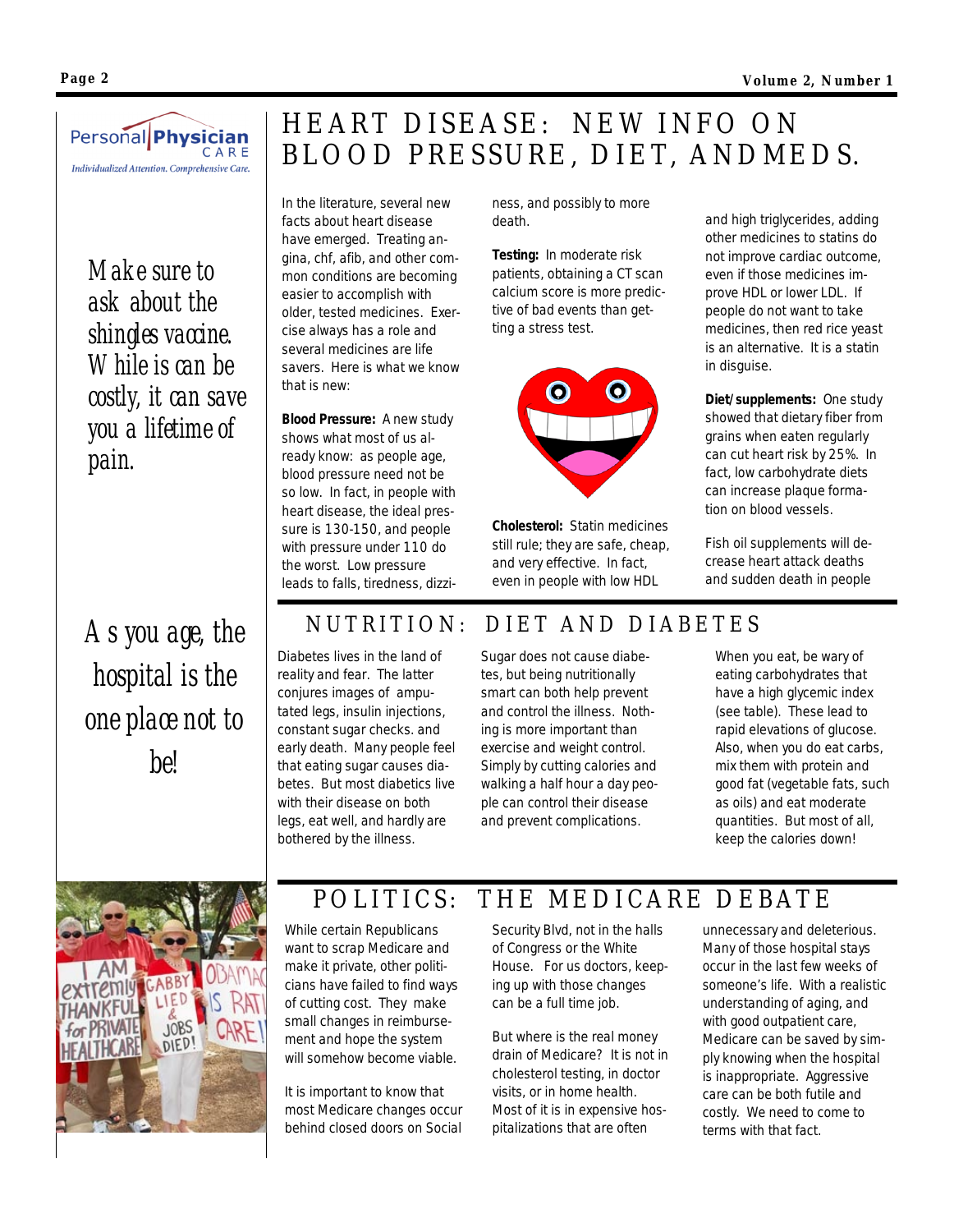# GERIATRIC CORNER: WHAT IS NEW WITH DIZZINESS AND COPD.

**DIZZINESS:** What makes people dizzy? It is a common problem with aging, and we doctors often make matters worse by giving our patients dangerous drugs.

Dizziness can be defined different way. To many it is unsteadiness, to others it is lightheadedness or just bad balance. Any form of dizziness increases fall risk and decreased ambulation.

A recent study showed that 23% of people with dizziness had a reaction to a medicine, and that 57% had a cardiac cause. Most heart issues that cause dizziness relate to low blood pressure or fast or slow

heart rates; these problems can be exacerbated by medicines too. When dizziness is more of a spinning nature, inner ear issues can be the culprit.

It is important that anyone with new dizziness lets the doctor know. The list of medicines causing dizziness is long, but all medicines should be reviewed. Blood pressures and heart rates should be monitored; often medicine reduction alone can resolve heart related issues.

**COPD:** We now know a bit more about chronic bronchitis and emphysema. For years medicines called Beta Blockers have been considered dangerous in patients with lung disease. But now, these medicines have been shown to help, and chronic use of beta blockers (a common medicine for blood pressure) may help prevent flares.

When flares do occur, the hospital is not the place to go. Early use of oral antibiotics, oral steroids, and simple inhalers are as effective as aggressive intravenous treatment in the hospital. In the elderly, even if there is no sign of infection, use of an antibiotic immediately with a flare is vital, and the same antibiotic should not be used more than twice in 3 months.

### THE GIYCEMIC INDEX: DIFT AND DIABETES

Over 55 is high. For full list: www.lowglycemicdiet.com. Grapefruit 25, orange, apple 38, grape 46, banana 51, watermelon 72. Green vegetables 10, tomato 38, corn 60, yams 44, potato 85, carrots 85

Raisin bran 61, cheerios 74, rice krispies 82. Pancakes 67, syrup 76 Sugar 68, nutra-sweet 35 Snickers 35, dark choc 22 Nuts 15, popcorn 72 Orange juice 53, apple 46

Wheat bread 53, white bread 70, baguette 95 Muffin 60, bagel 75 Pizza 60, spaghetti/rice 38 Milk 32, yogurt 32, ice cream 38, diet ice cream 30 Hummus 6, Chips 57

#### Personal Physician CARF Individualized Attention. Comprehensive Care.

*Visit the PPC Library's new addition:*

*Borrow from our two new DVD collections, Medical Myths and Medical Diseases. Just ask at the front desk.*

### DRUG CORNER: WHAT'S NFW?

**Coumadin:** Finally, the days of Coumadin adjustments, frequent blood tests, and dangerous bleeding are at an end! Pradaxa, a new oral anticoagulant, is as effective as Coumadin in afib, dvt, and blood clots. Pradaxa does not have to be monitored by blood tests, is not as altered by foods and medicines, and seems to be safer. Some studies even suggest it is

more effective than Coumadin. At present, it is expensive, and some drug plans will not pay. But if you can afford it, it may be time to dump the rat poison in the toilet and see the benefits of Pradaxa!

**NSAIDS:** Anti-inflammatory drugs such as motrin, when taken for extended periods, can be harmful, increasing the risk of stroke. Blood pressures can be elevated, and other factors may make vascular disease more likely.

To prevent ulcers, the safest NSAID is celebrex. Ibuprofen with an acid blocker (prilosec) is the next safest way to go.

**Thyroid:** When is the best time to take thyroid medicine? Well, according to a new study, it is bedtime!